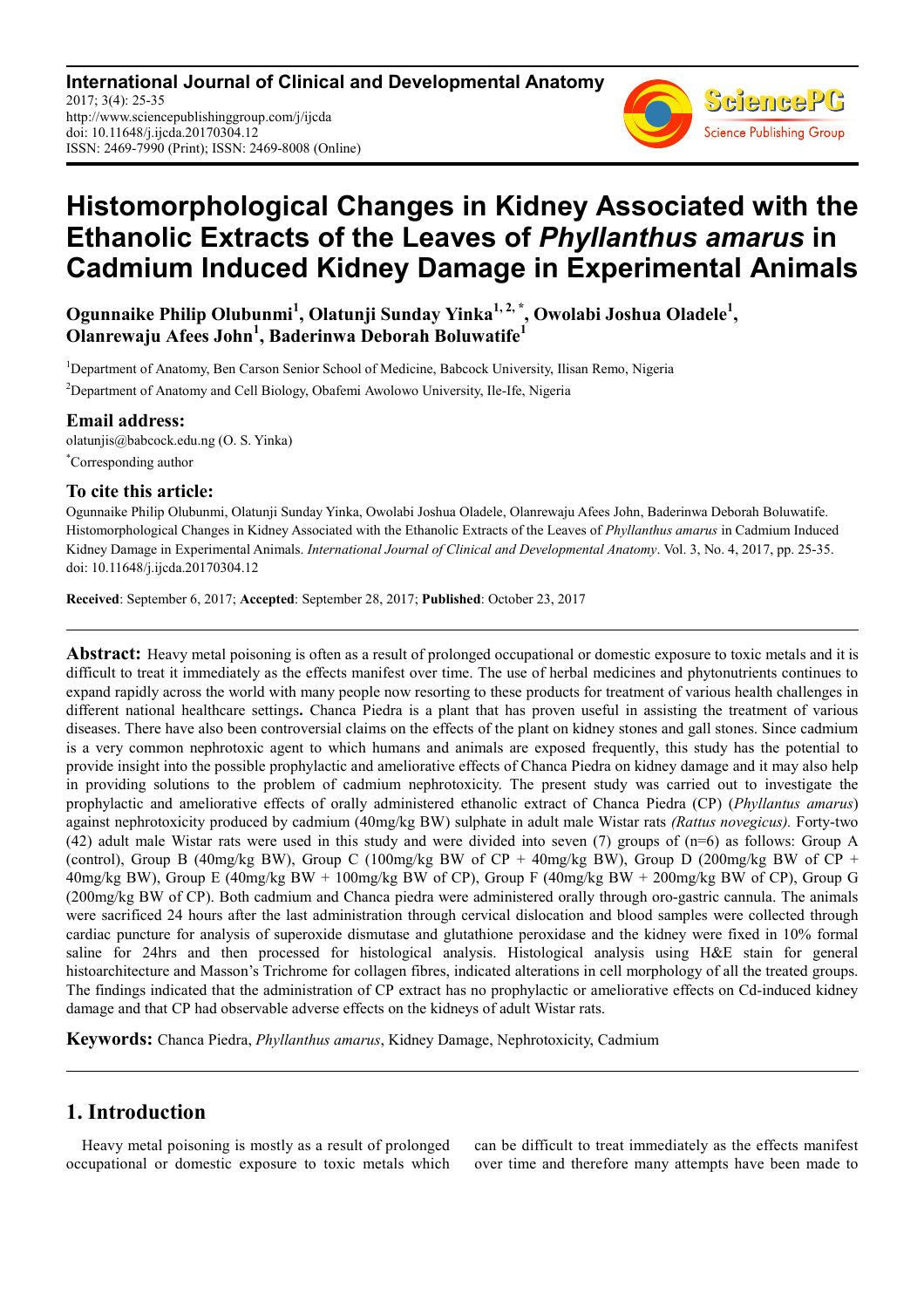overcome heavy metal poisoning [1]. The use of herbal medicines and phytonutrients continues to expand rapidly across the world with many people now resorting to these products for treatment of various health challenges in different national healthcare settings [2].

Chanca piedra (*Phyllantus amarus*) is a small, erect, annual herb that grows 30–40 cm in height. It is indigenous to the Amazon rainforests and other tropical areas in the world, including the Bahamas, southern India, and China. Chanca Piedra is quite prevalent in the Amazon and other wet rainforests, growing and spreading freely (much like a weed). The Spanish name of the plant, *chanca piedra*, means "stone breaker" or "shatter stone." This plant was named for its effective use to generations of Amazonian indigenous peoples in eliminating kidney stones and gall stones and it is also employed for other conditions including diabetes, malaria, dysentery, fever, flu, tumors, colic, jaundice, vaginitis, and dyspepsia. Plants contain numerous constituents; and some tend to possess some level of toxicity. Cases of toxicity in plants have been reported [3, 4, 5]. Chanca Piedra has been classified among plants with a low potential for toxicity, with an LD50 averaging 2000 mg/kg/day [6]. The role of Chanca piedra in the treatment of diseases associated with free radicals and oxidative stress have been suggested and tested with various positive results [6, 7, 8]. In this research, the efficacy of Chanca Piedra against heavy metal poisoning produced by cadmium was tested for its prophylactic and ameliorative effects at different doses. Cadmium toxicity has been demonstrated in several organs. Cadmium induces tissue injury through creating oxidative stress [9, 10, 11], epigenetic changes in DNA expression [12, 13, 14], inhibition or upregulation of transport pathways [15, 16, 17], particularly in the proximal segment of the kidney tubule [18]. Other pathologic mechanisms include competitive interference with the physiologic action of Zn or Mg [19, 20, 21], inhibition of heme synthesis [22] and impairment of mitochondrial function potentially inducing apoptosis [23], The clinical manifestation of cadmium toxicity depends on route, quantity, and rate of exposure. Some of the reported clinical manifestations of cadmium accumulation in the human body includes: Carcinogenesis, neurodegeneration, lung dysfunction, renal dysfunction, vascular disease, hypertension, coronary heart disease, myocardial infarction, anemia, osteoporosis, Parkinson's disease, and Azeimer's disease [24]. Agricultural products are a major source of cadmium in the human diet. The pathway of human exposure from agricultural crops is susceptible to increases in soil cadmium as increase in soil cadmium contents result in an increase in the uptake of cadmium by plants. The most important sources of cadmium to agricultural soils are atmospheric deposition and direct inputs through the application of phosphate fertilizers and other soil amendment products. Some of the regulative focal points in many countries have being decreasing the cadmium content of fertilizers and restriction on the input of cadmium to farmland by application of sewage sludge and other waste products [25]. Average daily intakes from food in most areas not polluted with cadmium are 10-40 µg [25]. In polluted areas the value has been found to be several hundred µg per day. In non-polluted areas, uptake from heavy smoking may equal cadmium intake from food. There is now a consensus among scientists to say that in chronic Cd poisoning the kidney, which is the main storage organ of Cd, is also the critical target organ, *i.e*. the first organ to display signs of toxicity [26, 27, 28]. Cd nephropathy has been described in industrial workers exposed mainly by inhalation and in the general population exposed via contaminated foods. The various studies conducted on human populations and experimental animals have demonstrated that Cd exerts its renal toxicity in a strictly dose-dependent manner, the adverse effects occurring only when the Cd concentration in kidney cortex reaches a critical threshold. The total concentration of Cd in renal cortex from which renal effects are likely to occur has been estimated at  $150-200$  ppm ( $\mu$ g/g wet weight of renal cortex), both in human subjects and in experimental animals [26, 28]. Herbal and dietary substances than can be used to ameliorate the toxic effects of heavy metals are being sought and presently, no information is available on the effects of Chanca piedra on Cd-induced nephrotoxicity which is the reason for this research. Chanca Piedra is a plant that has been reported to have ameliorative properties in the treatment of various diseases. There have also been some controversial claims on the effects of this plant on kidney stones and gall stones. Since cadmium is a very common nephrotoxic agent which humans and animals come in contact with daily from various sources, a study like this will shed more light on the possible prophylactic effects and ameliorative effects of Chanca Piedra on kidney damage and as well help in providing solutions to the problem of cadmium nephrotoxicity.

### **2. Materials and Methods**

#### *2.1. Plant Extract*

The Chanca piedra (C.P) leaves were collected from gardens and surroundings of Babcock University, Ilishan Remo, Ogun State in Nigeria. The collected plants were taken to the Botany Department of Obafemi Awolowo University, Ife, Osun State for identification and later authenticated at the Herbarium with a reference number. The plant extraction was carried out at the Department of Pharmacology, Babcock University.

The leaves were cleaned, air-dried for 2 weeks after which it was pulverized into dry powder using industrial laboratory grinder. Extraction of the phytochemicals was done by soaking 104g of the powder in 500ml of 50% ethanol for 72 hours after which the extract was filtered using a white moslin cloth. Crude extract was obtained by filtration followed by concentration of the solvent in an oven at 40°C and the evaporation of the plant gave rise to a paste. The paste was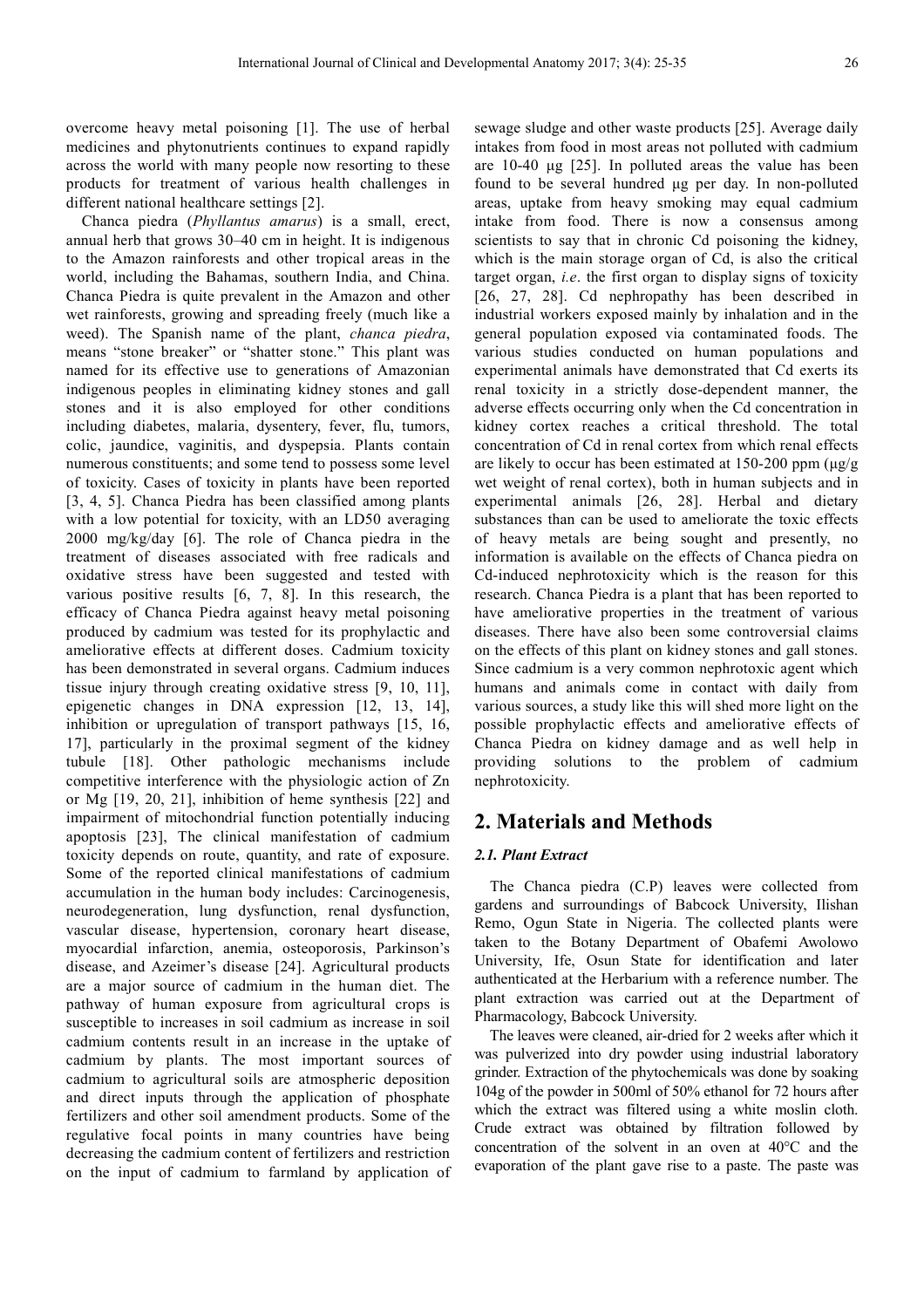weighed and 10g of the paste was dissolved in 400ml of distilled water for the preparation of the stock solution.

#### *2.2. Substance of Use*

The cadmium sulphate was obtained from Sigma Aldrich® USA and 5g of Cadmium sulphate was dissolved in 200ml of distilled water and administered daily at a dosage of 40mg/kg body weight through oral cannula throughout the period of administration.

#### *2.3. Animal Care and Treatment*

Forty-two, (42) adult male Wistar rats (*Rattus norvegics*)

between 150-200g were purchased from the disease-free stock of the Babcock University animal house and were left to acclimatize for one week. They were assigned into seven groups on the basis of their weight: A, B, C, D, E, F and G of (n=6) in each group.

The rats were bred with plastic cages with wire screen tops, they were kept under adequate ventilation with room temperature and relative humidity of  $29 + 2$ °C and 40 - 70%, respectively, with a 12hr natural light-dark cycle. Pelleted feed and water was given to the animals and good hygiene was maintained by constant cleaning and removal of urine and faeces with spilled feed from cages daily.

*Table 1. Treatment Protocol.* 

| Groups       | Treatment                                                                                                       |
|--------------|-----------------------------------------------------------------------------------------------------------------|
| $\mathbf{A}$ | Control: distilled water only                                                                                   |
| B            | Cadmium sulphate (40mg/kg body weight) only                                                                     |
| C            | Chanca piedra (100mg/kg body weight) + Cadmium sulphate (40mg/kg weight) for the next 14 days                   |
| D            | Chanca Piedra (200mg/kg body weight) + Cadmium sulphate (40mg/kg weight) for the next 14 days                   |
| E            | Cadmium sulphate (40mg/kg body weight) for 14 days+ Chanca Piedra( $100$ mg/kg body weight) for the next14 days |
|              | Cadmium sulphate (40mg/kg body weight) for 14 days+ Chanca Piedra( $200$ mg/kg body weight) for the next14 days |
| G            | Chanca Piedra (200mg/kg body weight) only                                                                       |

#### *2.4. Experimental Etiquette*

The protocol of experimentation was according to the guide to the care and use of animals in research and teachings approved by the Babcock University Human Research Ethic Committee (BUHREC).

#### *2.5. Sacrifice and Organ Harvest*

At the end of the 28 days administration, the animals were sacrificed through cervical dislocation and blood samples were collected through cardiac puncture. Dissection was done through abdominal incision on to expose the abdominal contents of the abdominal cavity; the organs were displaced using a pair of forceps and the kidneys were taken from the posterior abdominal wall of the animal and fixed in 10% formal saline for 24hrs and then processed for histological analysis.

#### *2.6. Histology Analysis*

Haematoxylin and Eosin method was used to demonstrate the general histology and morphology of the kidney of the control and treated groups. The sections were examined under a LEICA research microscope (LEICA DM750, Switzerland) interfaced with digital camera (LEICA ICC50). Digital photomicrographs of stained sections of the kidney structure were taken at various magnifications.

#### *2.7. Statistical Analysis*

Data were expressed as Mean  $\pm$  Standard Error of Mean (S.E.M). The statistical significant was evaluated by one way analysis of variance (ANOVA) using GraphPad Prism5 (Version 5.03, GraphPad Inc.) followed by Student Newan-Keuls (SNK) test for multiple comparisons. A value of  $p$  < 0.05 was considered statistically significant.

### **3. Results**

### *3.1. Plasma Superoxide Dismutase Level in Control and Treated Groups*



*Figure 1. Plasma Superoxide Dismutase Level (mg/kg). Values are Mean ± SEM of Data Obtained; @ = Significantly Different from A (control); β = Significantly Different from B(Cd); < = Significantly Different from C(LCP + Cd); £ = Significantly Different from E(Cd + LCP): (p < 0.05). Cadmium (Cd), Low dose of Chanca Piedra + Cadmium (LCP + Cd), High dose of Chanca Piedra + Cadmium (HCP + Cd), Cadmium + Low dose of Chanca Piedra (Cd + LCP), Cadmium +High dose of Chanca Piedra (Cd + HCP), High dose of Chanca Piedra (HCP).*

Figure 1 shows the result of the plasma Superoxide dismutase level of the animals across the groups. The plasma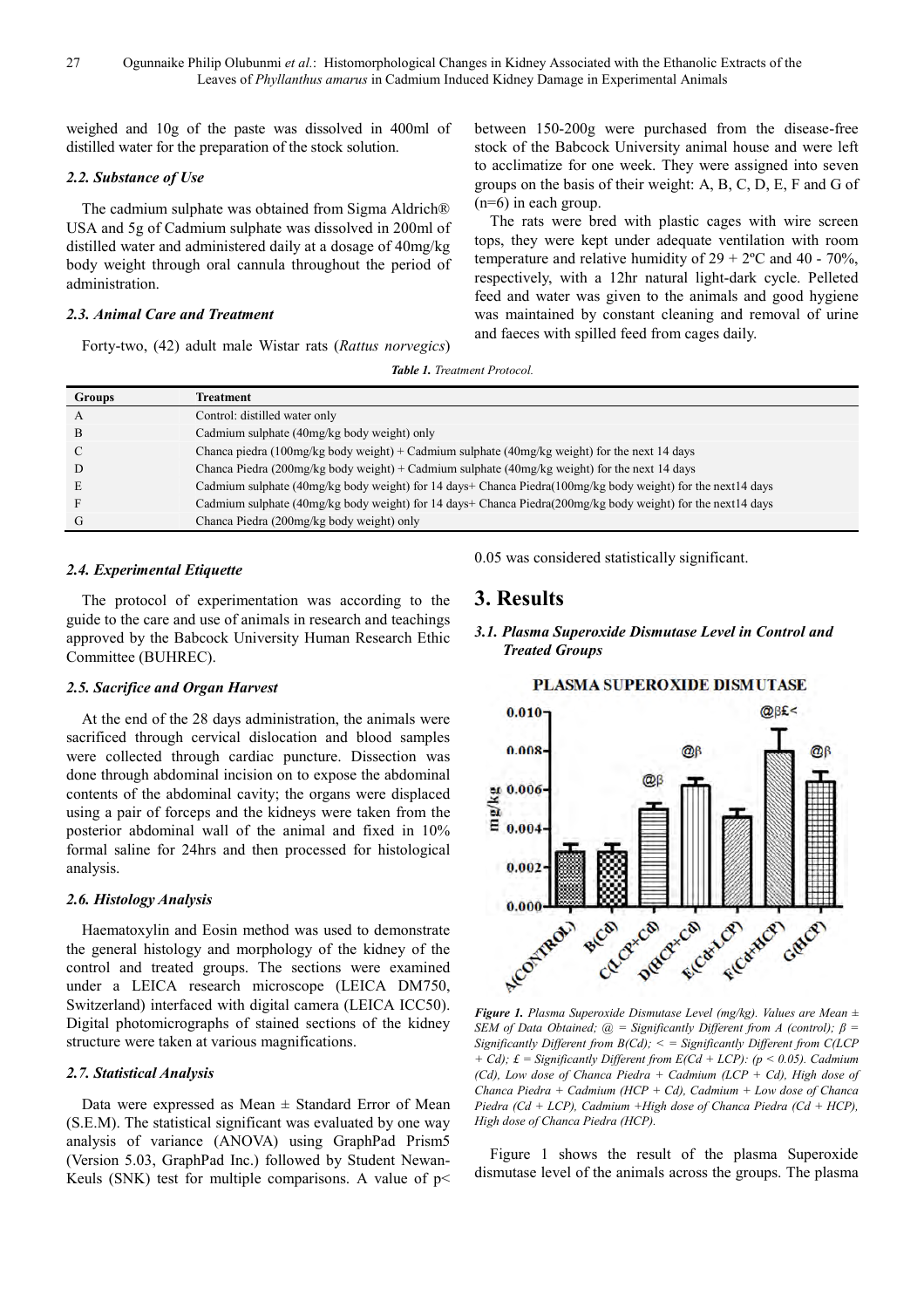superoxide dismutase level in groups C (LCP + Cd) (0.0050  $\pm$  0.0003), D (HCP + Cd) (0.0062  $\pm$  0.0004), F (Cd + HCP)  $(0.0080 \pm 0.0011)$ , G (HCP)  $(0.0064 \pm 0.0005)$  were significantly ( $p < 0.05$ ) higher when compared to the control group A  $(0.0028 \pm 0.0004)$ . The plasma superoxide dismutase level in groups C (LCP + Cd)  $(0.0050 \pm 0.0003)$ , D (HCP + Cd) (0.0062  $\pm$  0.0004), F (Cd + HCP) (0.0080  $\pm$ 0.0011), G (HCP) (0.0064  $\pm$  0.0005) were also significantly (p < 0.05) higher when compared to Group B (Cd) (0.0028  $\pm$ 0.0004). Groups E (Cd + HCP) (0.0046  $\pm$  0.0004) and F (Cd  $+$  HCP) (0.0080  $\pm$  0.0011) plasma superoxide dismutase level were significantly ( $p < 0.05$ ) higher than group C (LCP + Cd)  $(0.0050 \pm 0.0003)$ .

### *3.2. Plasma Glutathione Peroxidase Level in Control and Treated Groups*



PLASMA GLUTATHIONE PEROXIDASE

*Figure 2. Plasma Glutathione Peroxidase Level (mg/kg) Values are mEan ± SEM of Data Obtained; @ = Significantly Different from A (control); β = Significantly Different from B(Cd); < = Significantly Different from C(LCP + Cd); δ = Significantly Different from D(HCP + Cd); £ = Significantly Different from E(Cd + LCP);*  $# =$  *Significantly Different from F(Cd + HCP): (p < 0.05). Cadmium (Cd), Low dose of Chanca Piedra + Cadmium (LCP + Cd), High dose of Chanca Piedra + Cadmium (HCP + Cd), Cadmium + Low dose of Chanca Piedra (Cd + LCP), Cadmium +High dose of Chanca Piedra (Cd + HCP), High dose of Chanca Piedra (HCP).* 

Figure 2 shows the result of the plasma Glutathione peroxidase level in the animals across the groups. The plasma Glutathione Peroxidase levels in groups B (Cd)  $(0.0126 \pm$ 0.0009), C (LCP + Cd) (0.0192  $\pm$  0.0013), D (HCP + Cd)  $(0.0264 \pm 0.0006)$ , E (Cd + LCP)  $(0.0256 \pm 0.0008)$ , F (Cd + HCP) (0.0194  $\pm$  0.0014) and G (HCP) (0.0326  $\pm$  0.0018) were significantly ( $p < 0.05$ ) higher than the control group A  $(0.0054 \pm 0.0005)$ . The plasma Glutathione Peroxidase levels in Groups C (LCP + Cd) (0.0192  $\pm$  0.0013), D (HCP + Cd)  $(0.0264 \pm 0.0006)$ , E (Cd + LCP)  $(0.0256 \pm 0.0008)$ , F (Cd + HCP) (0.0194  $\pm$  0.0014) and G (HCP) (0.0326  $\pm$  0.0018) were also significantly ( $p < 0.05$ ) higher than Group B (Cd)  $(0.0126 \pm 0.0009)$ . The plasma Glutathione Peroxidase level in groups D (HCP + Cd) (0.0264  $\pm$  0.0006), E (Cd + LCP)  $(0.0256 \pm 0.0008)$  and G (HCP)  $(0.0326 \pm 0.0018)$  were also significantly ( $p < 0.05$ ) higher when compared to Group C (LCP + Cd) (0.0192  $\pm$  0.0013). Group G (HCP) (0.0326  $\pm$ 0.0018) plasma Glutathione Peroxidase level was also significantly ( $p < 0.05$ ) higher when compared to Groups D  $(HCP + Cd)$  (0.0264  $\pm$  0.0006) and E (Cd + LCP) (0.0256  $\pm$ 0.0008). The plasma Glutathione Peroxidase levels in groups D (HCP + Cd) (0.0264  $\pm$  0.0006), E (Cd + LCP) (0.0256  $\pm$ 0.0008) and G (HCP) (0.0326  $\pm$  0.0018) were significantly (p  $<$  0.05) higher when compared to Group F (Cd + HCP)  $(0.0194 \pm 0.0014)$ .

#### *3.3. Histological Results*

Figure 3 shows the cortex of the kidney under lower magnification (100x) with identifiable glomerulus and urinary space, however in slides D (HCP + Cd) and F (Cd + HCP), degeneration in the glomerulus was observed accompanied with increase in the size of the urinary space when compared to the control group. No visible alterations were observed in group  $E (Cd + LCP)$ . In figure 3 G (HCP), larger urinary space was also observed when compared to control but the spaces were not as large as groups  $D(HCP +$ Cd) and HCP. Figures 4 and 5 showed the cortex of the kidney under higher magnification (400x). In the control group, the Glomerulus, Proximal Convoluted Tubule, Distal Convoluted Tubule, Glomerulus and Podocytes are clearly observable. The cadmium treated group B showed large degeneration in the podocytes, large urinary space, degeneration of the cells of the PCT and DCT. In group C  $(LCD + Cd)$ , shows distortion of PCT. Group D (HCP + Cd) presented with degenerated Glomerulus, large Urinary Space and degenerated lumen. The general histology of the kidney in this group was distorted as the PCT and DCT were not easily identified. In the Chanca piedra treated group, there was slight degeneration of the Glomerulus and larger urinary space when compared to the control group. The PCT and DCT were observable as this did not show any histological distortions. The group with the largest histological distortions when compared to the control group and other groups is Group  $D$  (HCP + Cd).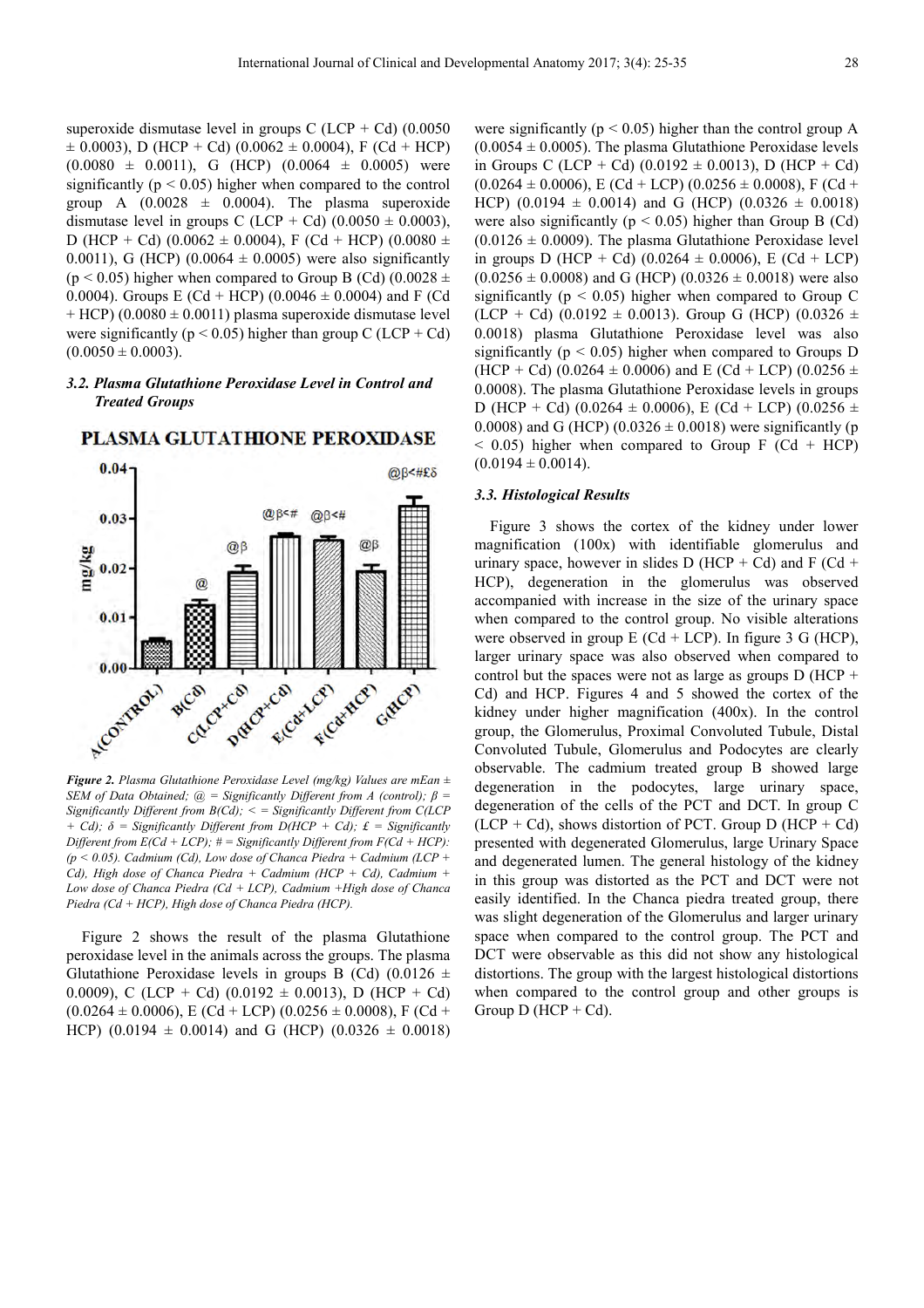29 Ogunnaike Philip Olubunmi *et al.*: Histomorphological Changes in Kidney Associated with the Ethanolic Extracts of the Leaves of *Phyllanthus amarus* in Cadmium Induced Kidney Damage in Experimental Animals



*Figure 3. Photomicrographs of the Cortex of the Kidney Stained with H & E (100X). A= Group A (Control), B= Group B ( Cd), C= Group C (LCP + Cd), D= Group D (HCP + Cd), E= Group E (Cd + LCP), F= Group F (Cd + HCP), G= Group G (HCP). Glomerulus (G), Urinary Space (US).*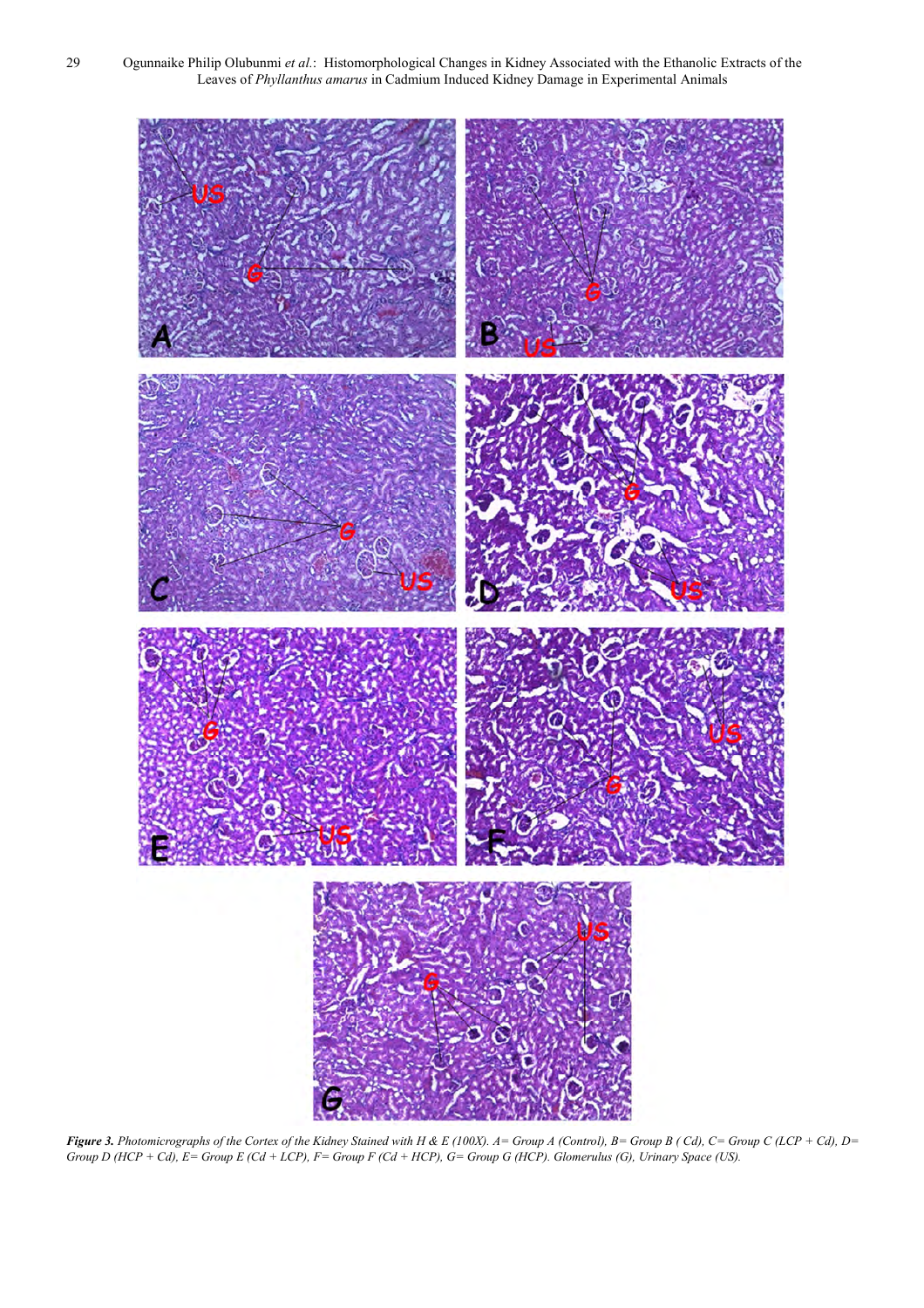

*Figure 4. Photomicrographs of the Cortex of the Kidney Stained with H & E (400X). A= Group A (Control), B= Group B ( Cd), C= Group C (LCP + Cd), D= Group D (HCP + Cd), E= Group E (Cd + LCP), F= Group F (Cd + HCP), G= Group G (HCP). Glomerulus (G), Urinary Space (US), Bowman's Capsule (BC), Proximal Convoluted Tubule (PCT), Distal Convoluted Tubule (DCT).*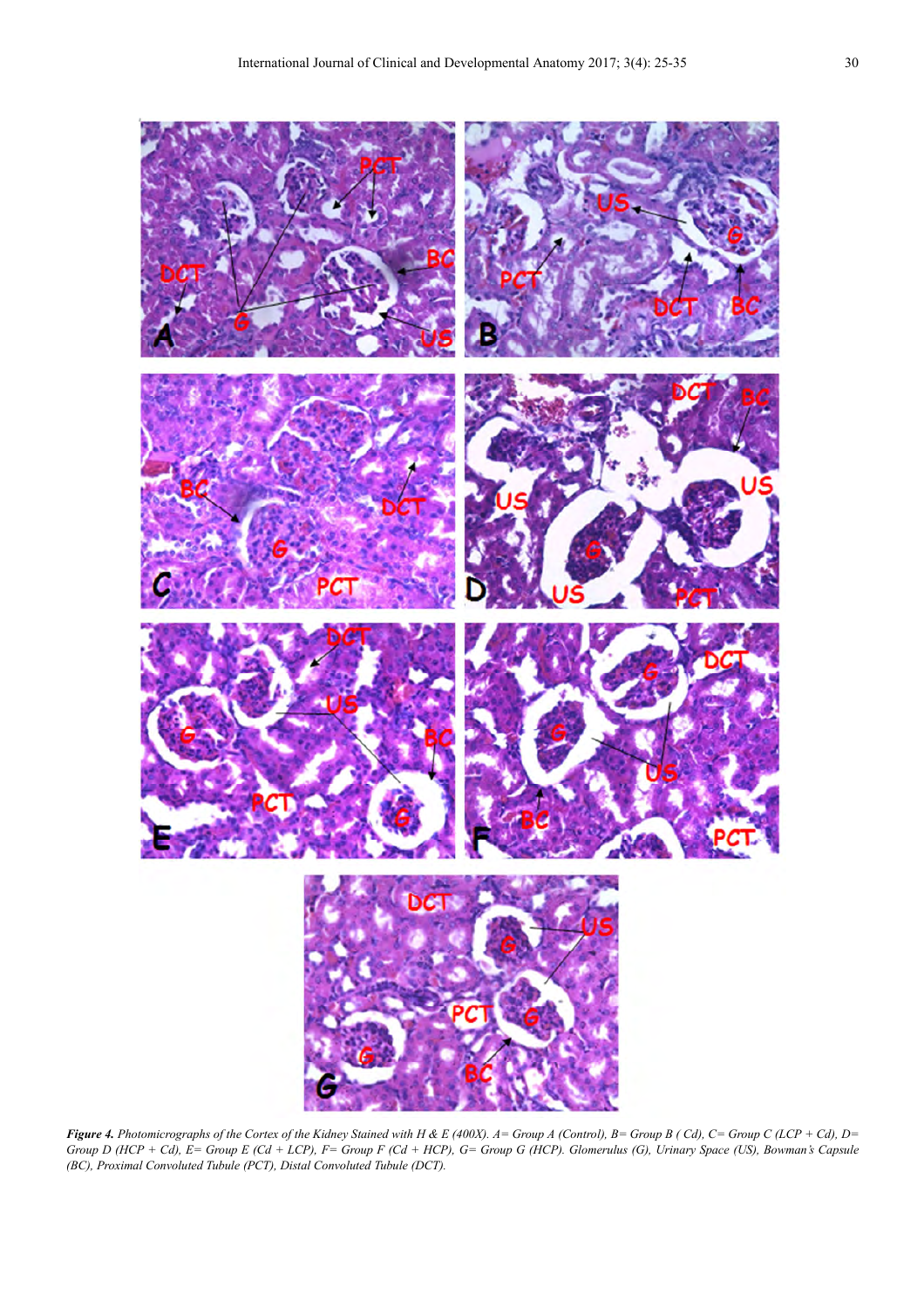31 Ogunnaike Philip Olubunmi *et al.*: Histomorphological Changes in Kidney Associated with the Ethanolic Extracts of the Leaves of *Phyllanthus amarus* in Cadmium Induced Kidney Damage in Experimental Animals



*Figure 5. Photomicrographs of the Cortex of the Kidney Stained with Masson's Trichrome (400X). A= Group A (Control), B= Group B ( Cd), C= Group C (LCP + Cd), D= Group D (HCP + Cd), E= Group E (Cd + LCP), F= Group F (Cd + HCP), G= Group G (HCP). Glomerulus (G), Urinary Space (US), Bowman's Capsule (BC), Proximal Convoluted Tubule (PCT), Distal Convoluted Tubule (DCT).* 

# **4. Discussion**

There are many studies to back up the detrimental effects of heavy metal poisoning by cadmium on human health due to the occupational or domestic exposure to the metal through everyday human activities, such as tobacco smoking, mining, smelting and refining of non-ferrous metals, fossil fuel combustion, incineration of municipal waste (especially

cadmium-containing batteries and plastics), manufacture of phosphate fertilizers, and recycling of cadmium-plated steel scrap and electric and electronic waste [10]. The kidneys play a vital role in the elimination of toxic substances thereby making them more exposed to toxic materials in relation to other organs [29]. The biochemical and histological evaluation of substances in animal models is very important in determining the potential risk for human life and it is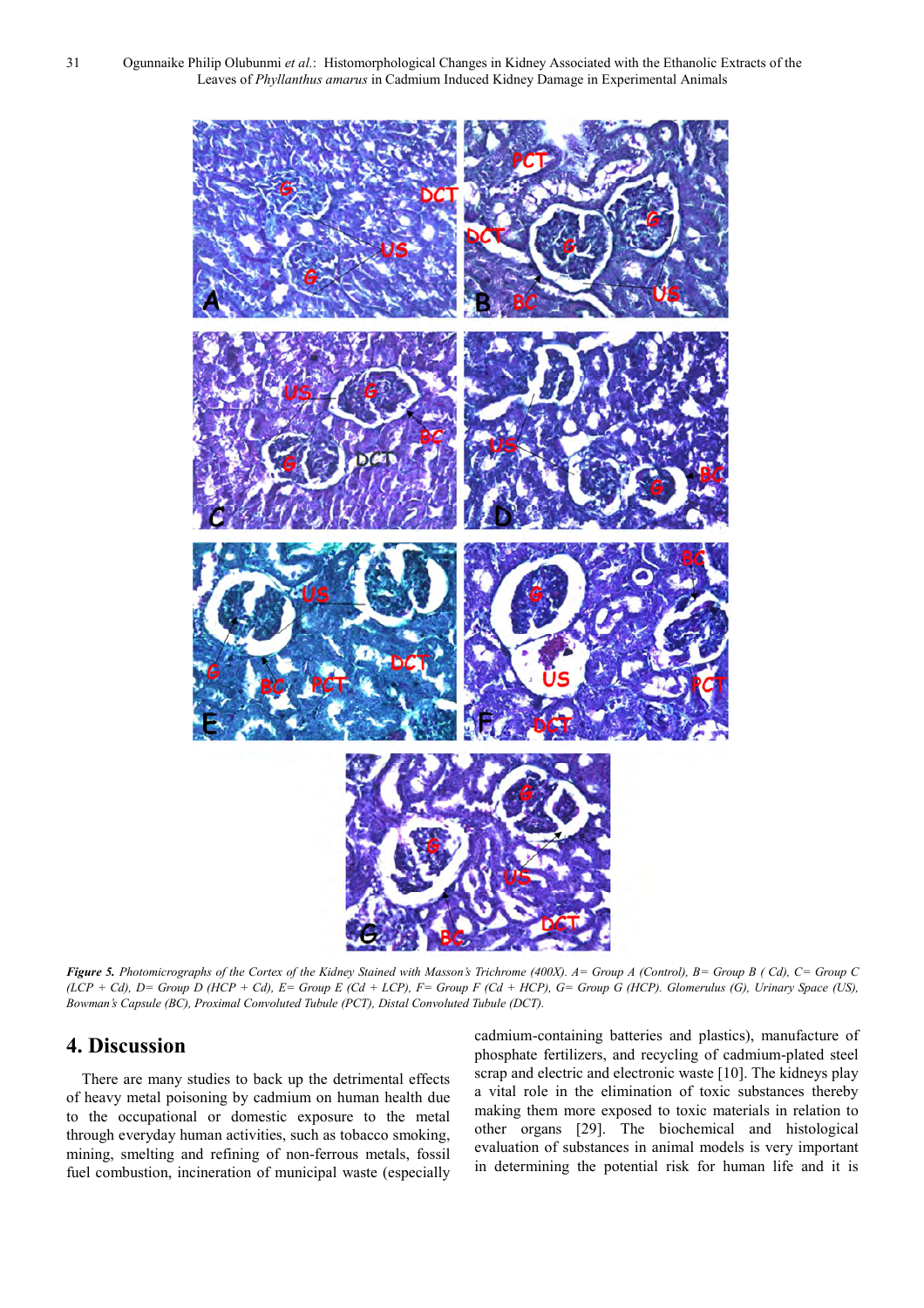necessary to ensure the safety of a medication or chemical [30]. This study investigated the effects of Chanca piedra leaf extract on some markers of renal function and the histoarchitecture of the kidney in rats with cadmium-induced kidney injury.

### *4.1. Oxidative Study: Superoxide Dismutase and Glutathione Peroxidase*

According to the results in this experiments, there was a significant increase in the superoxide dismutase level of the chanca piedra treated group when compared to the control group. The cadmium group had the same level of superoxide dismutase as the control group. The chanca piedra and cadmium treated groups C (100mg/kg BW CP + 40mg/kg BW Cd), D  $(200 \text{mg/kg BW CP} + 40 \text{mg/kg BW Cd})$ , and F  $(40mg/kg$  BW Cd + 200mg/kg BW CP) also had increased superoxide dismutase level when compared to the control with group F (40mg/kg BW Cd  $+$  200mg/kg BW CP) having the highest significant ( $p \leq 0.05$ ) increase of superoxide dismutase concentration in the experimental groups. This may be due to the fact that the animals in group F were administered high dose of chanca piedra due to their body weight and experimental design. However, the superoxide dismutase level in group E  $(40mg/kg$  BW Cd +  $100mg/kg$ BW CP) was slightly higher than the control group but this was not statistically ( $p < 0.05$ ) significant. This may be due to the fact that this group received the low dose of chanca piedra during this experiment. This may also be due to the effect of the cadmium on the chanca piedra. This needs to be further investigated.

In this study, plasma Glutathione peroxidase levels in the chanca piedra treated group G was significantly ( $p < 0.05$ ) higher when compared to the control group. The chanca piedra and cadmium treated groups C (100mg/kg BW CP + 40mg/kg BW Cd), D (200mg/kg BW CP + 40mg/kg BW Cd), E (40mg/kg BW Cd + 100mg/kg BW CP) and F  $(40mg/kg$  BW Cd + 200mg/kg BW CP) also significant increase in plasma Glutathione peroxidase level when compared to the control group A. It is important to note that the group with the highest increase in plasma Glutathione peroxidase level was group G (200mg/kg BW CP) which received high dose of Chanca piedra only which was followed by groups D (200mg/kg BW  $CP + 40$ mg/kg BW Cd) and E  $(40mg/kg$  BW Cd +  $100mg/kg$  BW CP) respectively. This may be due to the fact that these groups received high dose of chanca piredra. A significant ( $p < 0.05$ ) increase in plasma glutathione peroxidase level was also observed in the cadmium treated group. The increase plasma in superoxide dismutase and glutathione peroxidase levels in the groups that were administered chanca piedra may be due to the anti-oxidant properties which helps in the elimination of free radicals, this is in agreement with the following works [31, 32, 33, 34 35].

#### *4.2. Histological Analysis*

In the normal histology of the kidney, under the light

microscope, the Glomerulus and podocytes, Bowman's capsule, Urinary space, Proximal convoluted tubules and Distal convoluted tubules are visible.

In this study, the histology of the control group showed normal histology of the kidney. Although not all the kidney features were represented, the glomerulus and urinary space and other histological features were well observed in the control group. However, the histology of the cadmium treated group confirms the nephrotoxic effects of the cadmium evidenced by the shrinkage of the glomerulus, occlusion of the lumen of the Proximal convoluted tubule, degeneration of cells of the Proximal convoluted tubules and distal convoluted tubules, vacoulation within the nucleus and presence of plaques, increased urinary space and inflammation and degeneration of the glomerulus as shown in Figure 4B, this is consistent with earlier works [36] in which they showed cadmium causes kidney damage. These changes could also be linked to oxidative imbalances due to the presence of cadmium.

The chanca piedra and cadmium treated group C (100mg/kg BW CP+ 40mg/kg BW Cd) also showed distortions in the histological appearance with larger urinary spaces coupled with degeneration of the glomerulus when compared to the control group. However, the podocytes did not show any histological distortion. This shows that chanca piedra at 100mg/kg body weight has no prophylactic effect against cadmium-induced kidney damage.

Group D (200mg/kg BW CP + 40mg/kg BW Cd) showed larger degeneration of the glomerulus and podocytes accompanied with large urinary space. Degeneration of the lumen was also observed. There was a larger distortion in the histology of group D as the proximal convoluted tubules and the distal convoluted tubules were not easily observed. This shows that chanca piedra at 200mg/kg body weight has no prophylactic effect against cadmium-induced kidney damage. The histology of Group E also showed degeneration of the glomerulus and lumen. There was also an increase in the size of the urinary tract when compared to the control group. Also, there was also slight degeneration in the proximal convoluted tubules. This can be due to the toxic effects of the cadmium and the Chanca piedra.

Histological analysis of the Chanca piedra treated group G (200mg/kg BW) showed a slight degeneration in the glomerulus and larger urinary space as compared to the control group. However, the proximal convoluted tubules and the distal convoluted tubules were not distorted. It can be inferred that Chanca piedra has toxic effects on the kidney.

The group with the highest amount of renal damage relative to the control is group D (200mg/kg BW CP + 40mg/kg BW Cd). This could be due to the fact that group D was administered High dose and Chanca piedra followed by cadmium and these two substances have been shown to possess adverse effects of the kidney histologically.

Cadmium-induced nephrotoxicity is mediated through the cadmium metallothionein (Cd-Mt) complex, which is synthesized in the liver and released into circulation. This is then taken by the renal proximal tubule cells [37]. When the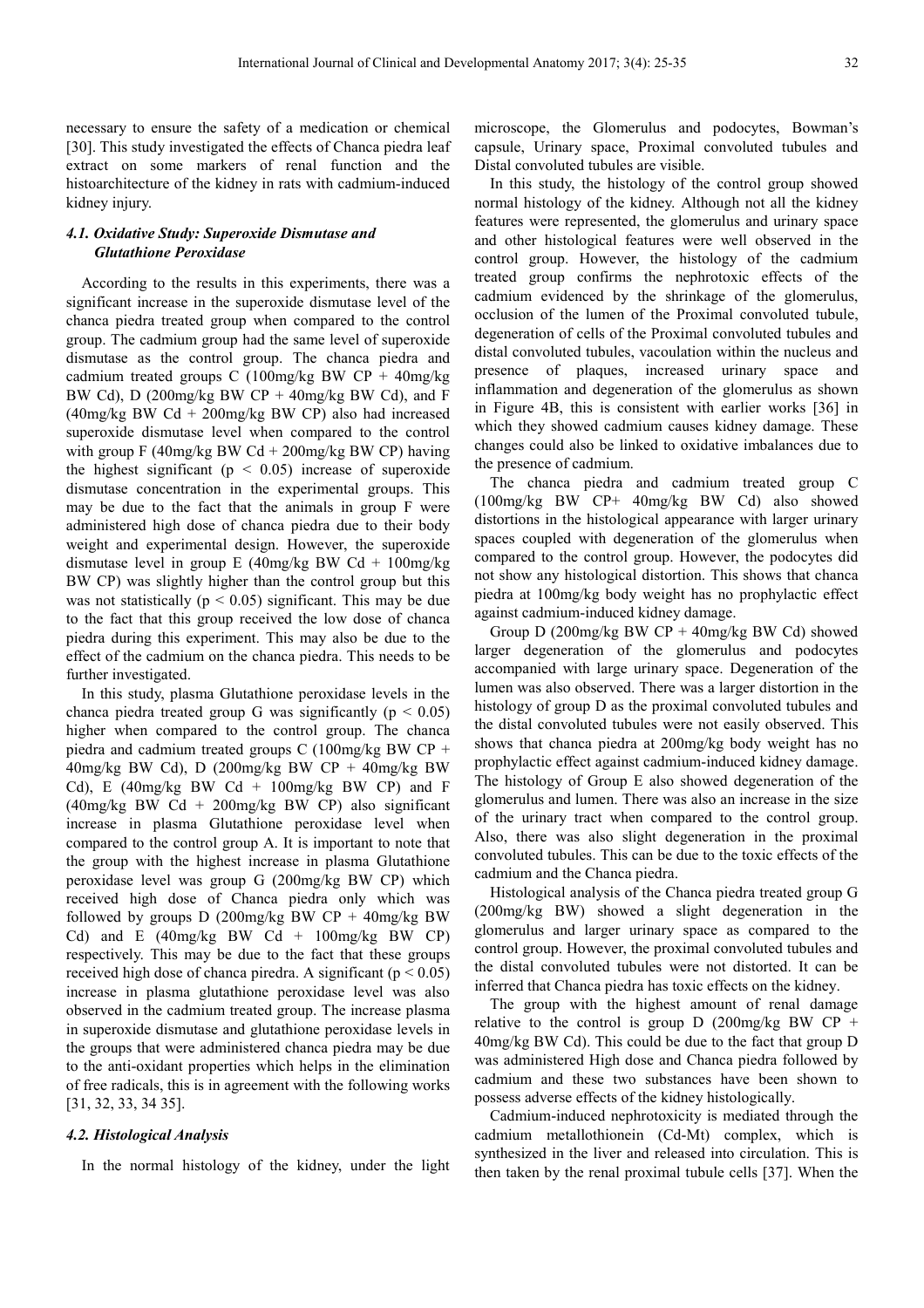synthesis of metallothionein becomes insufficient of binding all cadmium ions in the liver, the free cadmium ions which are not bound to Mt produce hepatocyte injury and a Cd-Mt complex is released into the blood stream. The Cd-Mt complex in the plasma is then filtered through the glomeruli in the kidney and taken up by the proximal convoluted tubule [38]. On its way through the kidney, this complex causes injury especially in the cortical region, reaching the proximal convoluted tubule and causing a gradual loss in the kidney function [39]. These changes in this study could be linked to increased lipid peroxidation by free cadmium ions and consequence accumulation of free radicals in the renal tissue of the cadmium treated rats [40] as the mechanism of Cadmium-induced kidney damage is considered to be related to increased oxidative status increasing the formation of free radicals [41].

Chanca piedra has good antioxidant properties which help in removal of free radicals from the human body [31, 32, 33, 34, 35], several active compounds have been identified in P. amarus extract. Lignins like phyllanthin and hypophyllanthin, flavonoids like quercetin and astragalin, ellagitannins like amarinic acid and hydrolyzable tannins like phyllanthisiin D isolated from this plant were reported to possess antioxidative properties [42]. Chanca Piedra can detoxify the free radicals and has an antioxidant activity and increase the rate of regeneration of necrosed cells [43, 44]. However, the use of these herb is limited by side effects. Chanca Piedra at high and low dosages was unable to restore the effects of cadmium damage.

There were several degeneration and necrosis of the tubular epithelial cells in the kidneys of the chanca piedra treated animals. The degenerative changes where observed more in the kidneys of rats that received the higher dose (200mg/kg) of chanca piedra. It may be inferred from the present results that higher doses of Chanca Piedra may have resulted in degenerative changes observed in the renal cortex. The histological effects observed in this experiment is in coherance with the report of Manjrekar et al. who observed that Chanca piedra induced deleterious changes on the renal tubules rats[ 45, 46]. It is important to note that Chanca piedra contains alkaloids and lots of antioxidants [7, 8, 9]. Although, antioxidants are essential for alleviation of oxidative stress, indiscrete intake of alkaloids and antioxidant constituents of Chanca piedra may present their toxic effects by inducing oxidative stress [ 48, 49]. The possible inference from these results is that secondary metabolites, which are largely responsible for therapeutic activities of plants [50], may also account for their toxicity. The actual mechanism by which P. amarus induced cellular degeneration observed in this experiment needs further investigation.

# **5. Conclusion and Recommendation**

It was observed in the present study that Chanca piedra both at high and low doses administered daily for 14 days had no prophylactic or ameliorative effects on renal damage, this however remains controversial, hence further investigation is required. Chanca piedra also caused some structural damages on the kidney. Further investigation on the isolation and identification of the active components responsible for these effects should be carried out. However, it can be said that Chanca piedra has no ameliorative or prophylactic effects on cadmium-induced kidney damage.

It is recommended that further studies aimed at corroborating these observations be carried out because Chanca piedra is used as a medication against various medical conditions but some researches have shown that it poses a threat to the kidneys and possibly other organs of the body.

# **References**

- Jarup L, Rogenfelt A, and Elinder C. (1983). biological halftime of cadmium in the blood of workers ater ceasation of exposure. *Scandinavian journal of work, environment and Health, 9*(4), 327-331.
- [2] Winston, David. (2011). Herbal and Nutritional Treatment of kidney stones. *journal of the american herbalists guild, 10*(2), 61.
- [3] Santos, A. R. S, Ailho, V. C, Yunes, R. A, Calixto, J. B. (1995). Analysis of the mechanism underlying the Antinociceptive Effect of the. *General Pharmacol, 26*, 1499-1506.
- [4] Shaw, D., Leon, C., Koleu, S., Murray, V. (1997). Traditional Remedies and Food Supplements. A Five- year Toxicology Study (1991,1995). *Drug Safety, 17*, 342-356.
- [5] Kaplowitz, N. (1997). Hepatotoxicity of Herbal Remedies. Insight into the intricacies of plant- animal warfare and Cell Death. Gastroenterology. *113*, 1403-1412.
- [6] Krithika R., Verma R. J. (2009). Mitigation of carbon tetrachloride-induced damage by *Phyllanthus amarus* in liver of mice. *Acta Pol, 66*(4), 439-444.
- [7] Fernand V. (1998). Initial characterization of crude extracts from *Phyllanthus amarus* schum and thonn and Quassia amara L. using *normal phase thin layer chromatography [Thesis].* Louisiana State University.
- [8] Naaz, F., Javed, S., Abdin, M. Z. (2007). Hepatoprotective effect of ethanolic extract of *Phyllanthus amarus* Schum. et Thonn. on. *J Ethnopharmacol, 113*, 503-509.
- [9] Matovi´c V, Buha A, Bulat Z, and Duki´c D. (2011). Cadmium toxicity revisited: focus on oxidative stress induction and interactions with zinc andmagnesium. *Arhiv za Higijenu Radai Toksikologiju, 62*(1), 65-76.
- [10] Patra R. C, Rautray A. K, and Swarup D. (2011). oxidative stress in lead and cadmium toxicity and its amelioration. *Veterinary Medicine International*.
- [11] Cuypers A, Plusquin M, Remans et al.,. (2010). Cadmium stress: an oxidative challenge. *BioMetals, 23*(5), 927-940.
- [12] Wang B, Shao C, Li Y, Tan Y, and Cai L,. (2012). cadmium and its epigenetic effects. *Current Medicinal Chemistry, 19*(16), 2611-2620.
- [13] Martinez-Zamudio. (2011). Environmental epigenetics in metal exposure. *Epigenetics, 6*(7), 820-827.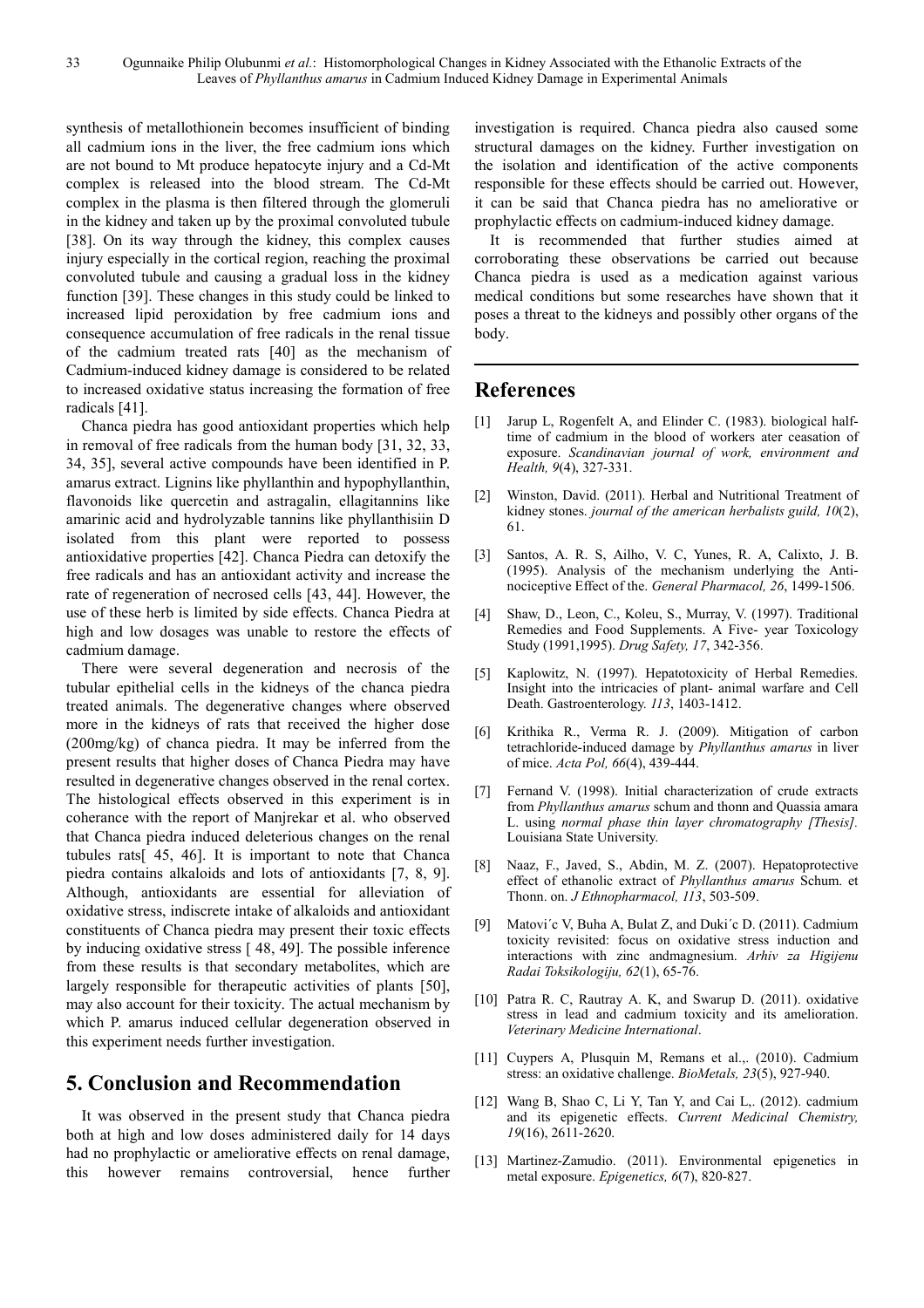- [14] Luparello C, Sirchia R, and Longo A. (2011). Cadmium as atranscriptional modulator in human cells. *critical reviews in toxicology, 41*(1), 75-82.
- [15] Thevenod F. (2010). "Catch me if you can! Novel aspects of cadmium transport inmammalian cells". *biometals, 23*(5), 857-875.
- [16] Van Kerkhove, Pennemans V, and Swennen Q. (2010). cadmium and transport of ions and substances across cellmembranes and epithelia. *boimetals, 23*(5), 823-855.
- [17] Wan L and Zhang H. (2012). Cadmium toxicity: effects on cytoskeleton, vesicular trafficking and cell well reconstruction. *plant signalling and behaviour, 7*(3), 345-348.
- [18] Vesey DA. (2010). Transport pathways for cadmium in the intestine and kidney proximal tubule: focus onthe interaction with essential metals. *toxicology letters, 198*(1), 13-19.
- [19] Abdulla M, Chmielnicka J. (1989). New aspects on the distribution and metabolism of essential trace elements after dietary exposure to toxic metals. *Biological trace elements research, 23*, 25-53.
- [20] Moulis J. (2010). Cellular Mechanisms of Cadmium toxicity related to the homeostasis of essential metals. *biometals, 23*(5), 877-896.
- [21] Shukla S and Singhal R. (1984), the present status of biological effects of toxic metals in the environment: lead, cadmium and manganese. *canadian journal of physiology and pharmacology, 62*(8), 1015-1031.
- [22] Schauder A, Avital A, Malik Z. (2010). regulation and gene expression of heme synthesis under heavy metal exposurereview. *journal of environmental Pathology, Toxicology and oncology, 29*(2), 137-158.
- [23] Cannino G, Ferruggia E, Luparello C and Rinaldi M. (2009). Cadmium and Mitochondria. *9*(6), 377-384.
- [24] Arisawa K, Uemera H, Hiyoshi M, Dakeshita, Kitayama A, Saito H. (2007). cause specific mortality and cancer incidence rates in relation to urinary beta2-microglobulin: 23-year follow-up study in a cadmium-polluted area. *toxicology letter, 28*, 168-174.
- [25] World Health Organisation (WHO) (1992). Cadmium. Environmental Health Criteria 134.
- [26] Nordberg G. F, Nogawa K, Nordberg M and Friberg L. (2007). cadmium. In N. K. Nordberg G. F, *Handbook of toxicology of metals* (3 ed., pp. 445-486). Elsevier, Amsterdam, The Netherlands.
- [27] Jarup L, Berglund M, Elinder C. G, Nordberg G, Vahter M. (1998). Health effects of cadmium exposure: a review of literature and a risk estimate. *Scand J Work Environ Health, 1*(1), 51.
- [28] Bernard A, Lauwerys R. (1986). effects of cadmium exposure in humans. In F. E. C, & Berlin (Ed.), *Handbook of expermental pharmacology* (pp. 135-177). Springer-Verlag.
- [29] Prozialeck W. C, Edwards J. R, Woods J. M. (2006). the vascular endothelium as a target of cadmium toxicity. *Life Sciences, 79*(16), 1493-1506.
- [30] Asare G. A, Addo P, Bugyei K, Gyan B, Adjei S, Otu-Nyarko L. S, Wiredu E. K, Nyarko A (2011). Acute toxicity studies of aqueous leaf extract of Phyllanthus niruri*. Interdiscip. Toxicol*. 4: 206-210.
- [31] Mhaskar, K. S., Blatter, E. & Caius, J. F. (2000). Kirtikar and Basu's Illustrated Indian Medicinal Plants, vol. 9. Sri Satguru Publications, Delhi, India, p.3074.
- [32] Raphael, K. R. & Kuttan, R. (2003). Inhibition of experimental gastric lesion and inflammation by *Phyllanthus amarus* extract*. Journal of Ethnopharmacology*, 87: 193–197.
- [33] Londhe, J. S., Devasagayam, T. P. A., Foo, L. Y. & Ghaskadbi, S. S. (2009). Radioprotective Properties of Polyphenols from *Phyllanthus amarus* Linn. *Journal of radiation research*, 50: 303-309.
- [34] Harikumar, K. B., Kuttan, G. & Kuttan, R. (2009). Inhibition of viral carcinogenesis by *Phyllanthus amarus*. *Integrative Cancer Therapies*, 8(3):254-60.
- [35] Rai, V., Khatoon, S., Rawat, A. K. S. & Mehrotra, S. (2007). Disruption of elements uptake due to excess chromium in indian medicinal plants. *Biological Trace Element Research*, 120: 127-132.
- [36] Ogunnaike Philip Olubunmi, Olatunii Sunday Yinka, Owolabi Joshua Oladele, Fabiyi Adetutu Olubusayo, Olanrewaju John Afees (2016). An Assessment of Renal Function Parameters on the Ameliorative Properties of Ginkgo Biloba Extract in Cadmium-Induced Nephrotoxicity in Adult Wistar Rats Model. *American Journal of Clinical and Experimental Medicine*. Vol. 4, No. 4, 2016, pp. 112-117. doi: 10.11648/j.ajcem.20160404.15.
- [37] Dudley R. E, Gammal L. M, Klaassen C. D (1985). Cadmiuminduced hapatic and renal inury in chronically exposed rats: likely role of hepatic cadmium-metallothionein in nephrotoxicity. *Toxicology and Applied Pharmacology* 77 (3): 414-426.
- [38] Sudo J, Hayashi T, Kimura S, Kakuno K, Terui J, Takashima K, Soyama M. (1996). Mechanism of nephrotoxicity induced by repeated administration of Cadmium chloride in rats. Journal of Toxicology and Environmental Health 48 (4): 333348.
- [39] Thijssen S, Maringwa J, Faes C, Lambrichts I, Kerkhove E. V. (2007). Chronic exposure of mice to environmentally relevant, low doses of cadmium leads to early renal damage, not predicted by blood or urine cadmium levels. Toxicology 229 (2): 145-156.
- [40] Renugadevi J, Lamas M, Martin D, Islas S, Luna J (2012) Naringenin protects against cadmium-induced oxidative renal dysfunction in rats. *Toxicol* 256: 128-134.
- [41] Tang W and Shaikh Z. A. (2001). Renal cortical mitochondrial dysfunction upon cadmium metallathionein administration to sprague-dawley rats. J Toxicol Environ Health – Part A. 63 (3): 221-235.
- [42] Foo L. Y and Wong H. (1992). phyllanthusin D, an unusual hydrolysable tannin from *phyllanthus amarus*. *Phytochemistry, 31*, 711-713.
- [43] Tagrajan, S. P., Jayaram, S. & Villicammai, T. (1990). *Phyllanthus amarus* and hepatitis-B. Lancet, 336: 949-950.
- [44] Oudhia, P. & Tripthi, R. S. (2002). Prospects of cultivation of medical plants in Chhattisgarh India. Recent progress in medical plants vol. 5 crop improvement production technology, trade and commerce. *Sci. Thch. Pub.* USA.; pp 211-236.